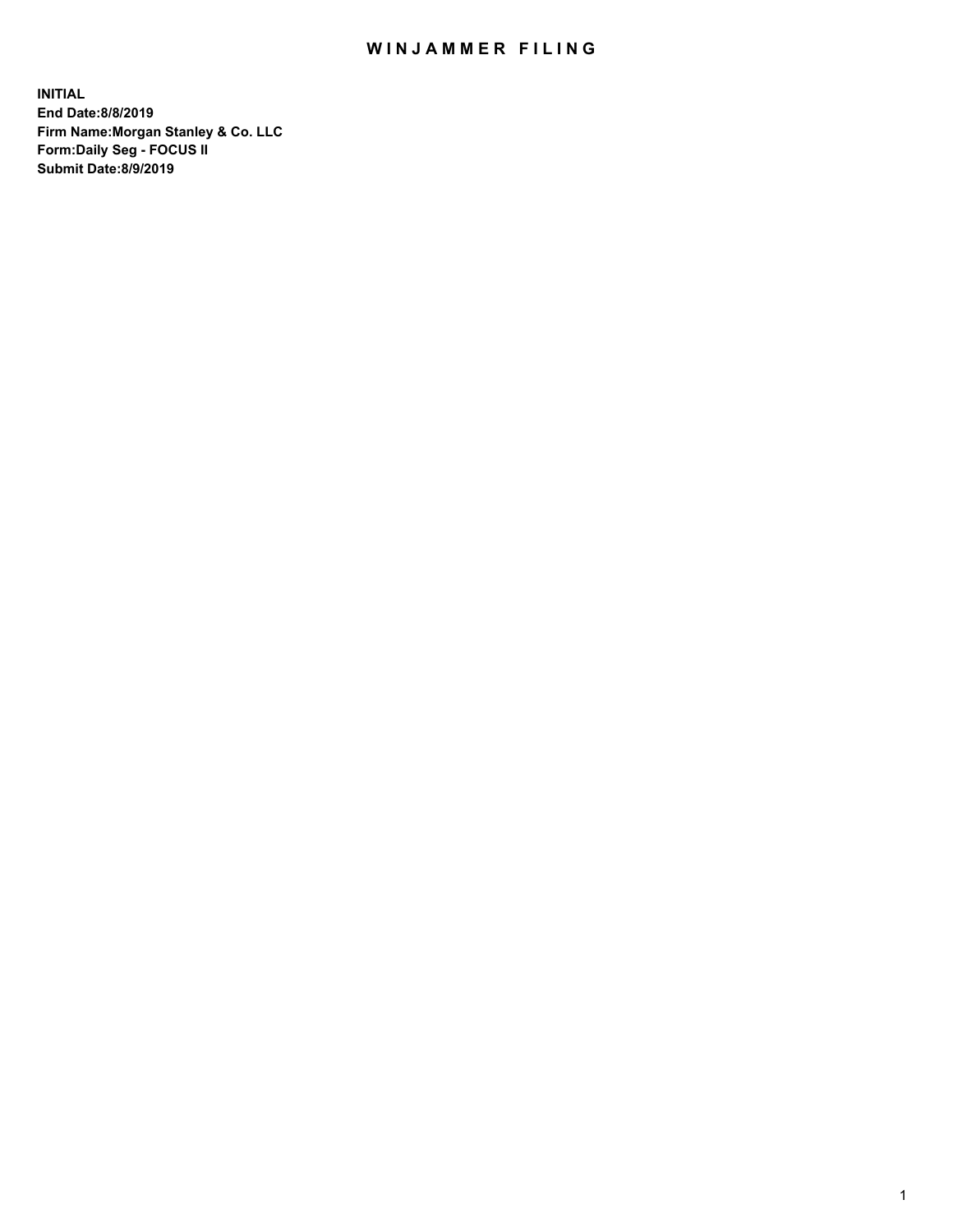**INITIAL End Date:8/8/2019 Firm Name:Morgan Stanley & Co. LLC Form:Daily Seg - FOCUS II Submit Date:8/9/2019 Daily Segregation - Cover Page**

| Name of Company                                                                                                                                                                                                                                                                                                                | Morgan Stanley & Co. LLC                               |
|--------------------------------------------------------------------------------------------------------------------------------------------------------------------------------------------------------------------------------------------------------------------------------------------------------------------------------|--------------------------------------------------------|
| <b>Contact Name</b>                                                                                                                                                                                                                                                                                                            | <b>Ikram Shah</b>                                      |
| <b>Contact Phone Number</b>                                                                                                                                                                                                                                                                                                    | 212-276-0963                                           |
| <b>Contact Email Address</b>                                                                                                                                                                                                                                                                                                   | Ikram.shah@morganstanley.com                           |
| FCM's Customer Segregated Funds Residual Interest Target (choose one):<br>a. Minimum dollar amount: ; or<br>b. Minimum percentage of customer segregated funds required:% ; or<br>c. Dollar amount range between: and; or<br>d. Percentage range of customer segregated funds required between:% and%.                         | 235,000,000<br><u>0</u><br>0 <sub>0</sub><br>00        |
| FCM's Customer Secured Amount Funds Residual Interest Target (choose one):<br>a. Minimum dollar amount: ; or<br>b. Minimum percentage of customer secured funds required:% ; or<br>c. Dollar amount range between: and; or<br>d. Percentage range of customer secured funds required between:% and%.                           | 140,000,000<br><u>0</u><br><u>00</u><br>0 <sub>0</sub> |
| FCM's Cleared Swaps Customer Collateral Residual Interest Target (choose one):<br>a. Minimum dollar amount: ; or<br>b. Minimum percentage of cleared swaps customer collateral required:% ; or<br>c. Dollar amount range between: and; or<br>d. Percentage range of cleared swaps customer collateral required between:% and%. | 92,000,000<br><u>0</u><br>0 Q<br>0 <sub>0</sub>        |

Attach supporting documents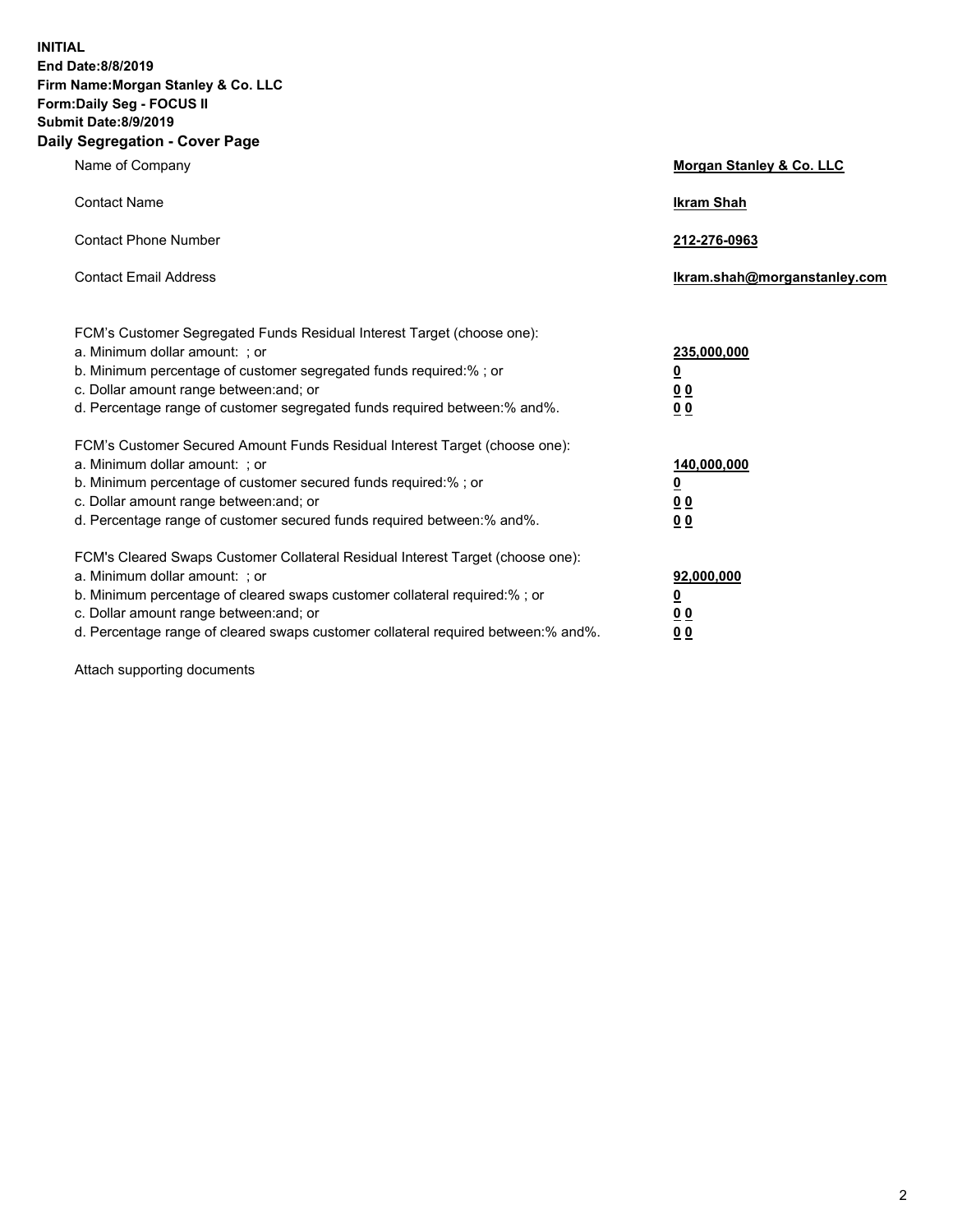|          | <b>INITIAL</b><br>End Date: 8/8/2019<br>Firm Name: Morgan Stanley & Co. LLC<br>Form: Daily Seg - FOCUS II<br><b>Submit Date: 8/9/2019</b><br><b>Daily Segregation - Secured Amounts</b> |                                         |
|----------|-----------------------------------------------------------------------------------------------------------------------------------------------------------------------------------------|-----------------------------------------|
|          | Foreign Futures and Foreign Options Secured Amounts                                                                                                                                     |                                         |
|          | Amount required to be set aside pursuant to law, rule or regulation of a foreign                                                                                                        | $0$ [7305]                              |
|          | government or a rule of a self-regulatory organization authorized thereunder                                                                                                            |                                         |
| 1.       | Net ledger balance - Foreign Futures and Foreign Option Trading - All Customers                                                                                                         |                                         |
|          | A. Cash                                                                                                                                                                                 | 3,510,172,579 [7315]                    |
|          | B. Securities (at market)                                                                                                                                                               | 2,453,045,681 [7317]                    |
| 2.<br>3. | Net unrealized profit (loss) in open futures contracts traded on a foreign board of trade                                                                                               | -474,069,888 [7325]                     |
|          | Exchange traded options<br>a. Market value of open option contracts purchased on a foreign board of trade                                                                               | 21,235,519 [7335]                       |
|          | b. Market value of open contracts granted (sold) on a foreign board of trade                                                                                                            | -23,078,666 [7337]                      |
| 4.       | Net equity (deficit) (add lines 1.2. and 3.)                                                                                                                                            | 5,487,305,225 [7345]                    |
| 5.       | Account liquidating to a deficit and account with a debit balances - gross amount                                                                                                       | 111,437,045 [7351]                      |
|          | Less: amount offset by customer owned securities                                                                                                                                        | -109,454,647 [7352] 1,982,398           |
|          |                                                                                                                                                                                         | [7354]                                  |
| 6.       | Amount required to be set aside as the secured amount - Net Liquidating Equity                                                                                                          | 5,489,287,623 [7355]                    |
|          | Method (add lines 4 and 5)                                                                                                                                                              |                                         |
| 7.       | Greater of amount required to be set aside pursuant to foreign jurisdiction (above) or line<br>6.                                                                                       | 5,489,287,623 [7360]                    |
|          | FUNDS DEPOSITED IN SEPARATE REGULATION 30.7 ACCOUNTS                                                                                                                                    |                                         |
| 1.       | Cash in banks                                                                                                                                                                           |                                         |
|          | A. Banks located in the United States                                                                                                                                                   | 532,800,507 [7500]                      |
|          | B. Other banks qualified under Regulation 30.7                                                                                                                                          | 464,172,851 [7520] 996,973,358          |
|          |                                                                                                                                                                                         | [7530]                                  |
| 2.       | Securities                                                                                                                                                                              |                                         |
|          | A. In safekeeping with banks located in the United States                                                                                                                               | 468,337,666 [7540]                      |
| 3.       | B. In safekeeping with other banks qualified under Regulation 30.7<br>Equities with registered futures commission merchants                                                             | 0 [7560] 468,337,666 [7570]             |
|          | A. Cash                                                                                                                                                                                 | 6,591,566 [7580]                        |
|          | <b>B.</b> Securities                                                                                                                                                                    | $0$ [7590]                              |
|          | C. Unrealized gain (loss) on open futures contracts                                                                                                                                     | 3,030,758 [7600]                        |
|          | D. Value of long option contracts                                                                                                                                                       | <u>0</u> [7610]                         |
|          | E. Value of short option contracts                                                                                                                                                      | <u>0</u> [7615] <b>9,622,324</b> [7620] |
| 4.       | Amounts held by clearing organizations of foreign boards of trade                                                                                                                       |                                         |
|          | A. Cash                                                                                                                                                                                 | $0$ [7640]                              |
|          | <b>B.</b> Securities<br>C. Amount due to (from) clearing organization - daily variation                                                                                                 | $0$ [7650]<br>$0$ [7660]                |
|          | D. Value of long option contracts                                                                                                                                                       | $0$ [7670]                              |
|          | E. Value of short option contracts                                                                                                                                                      | 0 [7675] 0 [7680]                       |
| 5.       | Amounts held by members of foreign boards of trade                                                                                                                                      |                                         |
|          | A. Cash                                                                                                                                                                                 | 2,701,681,262 [7700]                    |
|          | <b>B.</b> Securities                                                                                                                                                                    | 1,984,708,015 [7710]                    |
|          | C. Unrealized gain (loss) on open futures contracts                                                                                                                                     | -477,100,646 [7720]                     |
|          | D. Value of long option contracts                                                                                                                                                       | 21,235,519 [7730]                       |
|          | E. Value of short option contracts                                                                                                                                                      | -23,078,666 [7735] 4,207,445,484        |
| 6.       |                                                                                                                                                                                         | [7740]<br>$0$ [7760]                    |
| 7.       | Amounts with other depositories designated by a foreign board of trade<br>Segregated funds on hand                                                                                      | $0$ [7765]                              |
| 8.       | Total funds in separate section 30.7 accounts                                                                                                                                           | 5,682,378,832 [7770]                    |
| 9.       | Excess (deficiency) Set Aside for Secured Amount (subtract line 7 Secured Statement                                                                                                     | 193,091,209 [7380]                      |
|          | Page 1 from Line 8)                                                                                                                                                                     |                                         |
| 10.      | Management Target Amount for Excess funds in separate section 30.7 accounts                                                                                                             | 140,000,000 [7780]                      |

11. Excess (deficiency) funds in separate 30.7 accounts over (under) Management Target **53,091,209** [7785]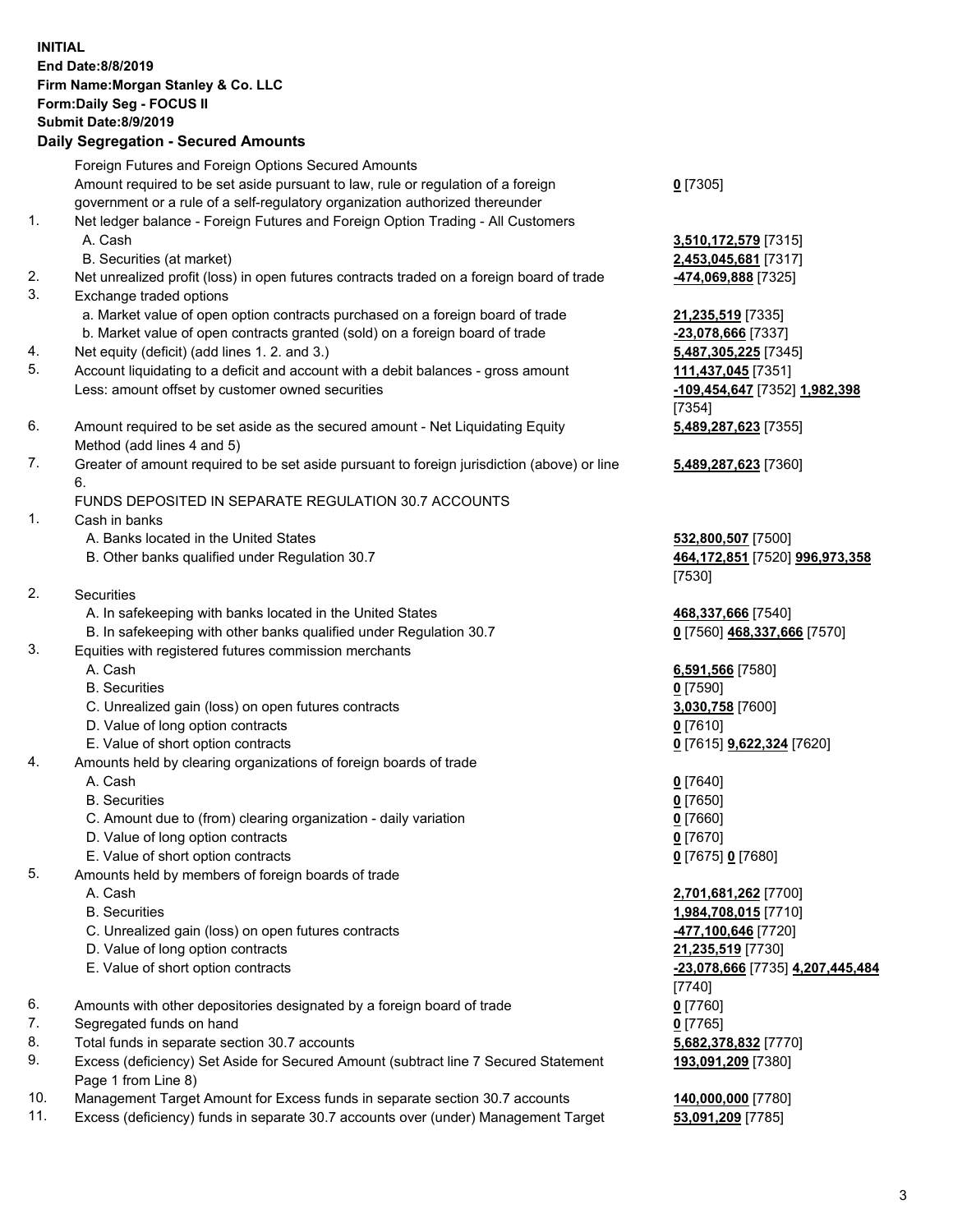| <b>INITIAL</b> | End Date:8/8/2019<br>Firm Name: Morgan Stanley & Co. LLC<br>Form: Daily Seg - FOCUS II<br><b>Submit Date: 8/9/2019</b><br>Daily Segregation - Segregation Statement |                               |
|----------------|---------------------------------------------------------------------------------------------------------------------------------------------------------------------|-------------------------------|
|                |                                                                                                                                                                     |                               |
|                | SEGREGATION REQUIREMENTS (Section 4d(2) of the CEAct)                                                                                                               |                               |
| 1.             | Net ledger balance                                                                                                                                                  |                               |
|                | A. Cash                                                                                                                                                             | 7,122,344,664 [7010]          |
|                | B. Securities (at market)                                                                                                                                           | 6,225,111,937 [7020]          |
| 2.             | Net unrealized profit (loss) in open futures contracts traded on a contract market                                                                                  | 4,385,499,838 [7030]          |
| 3.             | Exchange traded options                                                                                                                                             |                               |
|                | A. Add market value of open option contracts purchased on a contract market                                                                                         | 944,911,141 [7032]            |
|                | B. Deduct market value of open option contracts granted (sold) on a contract market                                                                                 | -812,317,613 [7033]           |
| 4.             | Net equity (deficit) (add lines 1, 2 and 3)                                                                                                                         | 17,865,549,967 [7040]         |
| 5.             | Accounts liquidating to a deficit and accounts with                                                                                                                 |                               |
|                | debit balances - gross amount                                                                                                                                       | 592,004,293 [7045]            |
|                | Less: amount offset by customer securities                                                                                                                          | -588,913,492 [7047] 3,090,801 |
|                |                                                                                                                                                                     | [7050]                        |
| 6.             | Amount required to be segregated (add lines 4 and 5)                                                                                                                | 17,868,640,768 [7060]         |
|                | FUNDS IN SEGREGATED ACCOUNTS                                                                                                                                        |                               |
| 7.             | Deposited in segregated funds bank accounts                                                                                                                         |                               |
|                | A. Cash                                                                                                                                                             | 4,323,263,424 [7070]          |
|                | B. Securities representing investments of customers' funds (at market)                                                                                              | $0$ [7080]                    |
|                | C. Securities held for particular customers or option customers in lieu of cash (at<br>market)                                                                      | 608,473,581 [7090]            |
| 8.             | Margins on deposit with derivatives clearing organizations of contract markets                                                                                      |                               |
|                | A. Cash                                                                                                                                                             | 6,872,831,445 [7100]          |
|                | B. Securities representing investments of customers' funds (at market)                                                                                              | $0$ [7110]                    |
|                | C. Securities held for particular customers or option customers in lieu of cash (at                                                                                 | 5,616,638,356 [7120]          |
|                | market)                                                                                                                                                             |                               |
| 9.             | Net settlement from (to) derivatives clearing organizations of contract markets                                                                                     | 588,060,916 [7130]            |
| 10.            | Exchange traded options                                                                                                                                             |                               |
|                | A. Value of open long option contracts                                                                                                                              | <b>944,911,141</b> [7132]     |
|                | B. Value of open short option contracts                                                                                                                             | -812,317,613 [7133]           |
| 11.            | Net equities with other FCMs                                                                                                                                        |                               |
|                | A. Net liquidating equity                                                                                                                                           | 13,796,779 [7140]             |
|                | B. Securities representing investments of customers' funds (at market)                                                                                              | $0$ [7160]                    |
|                | C. Securities held for particular customers or option customers in lieu of cash (at<br>market)                                                                      | $0$ [7170]                    |
| 12.            | Segregated funds on hand                                                                                                                                            | $0$ [7150]                    |
| 13.            | Total amount in segregation (add lines 7 through 12)                                                                                                                | 18,155,658,029 [7180]         |
| 14.            | Excess (deficiency) funds in segregation (subtract line 6 from line 13)                                                                                             | 287,017,261 [7190]            |
|                |                                                                                                                                                                     | $AP$ and and $TAQ$            |

15. Management Target Amount for Excess funds in segregation<br>16. Excess (deficiency) funds in segregation over (under) Manage Excess (deficiency) funds in segregation over (under) Management Target Amount Excess

**235,000,000** [7194]<br>**52,017,261** [7198]